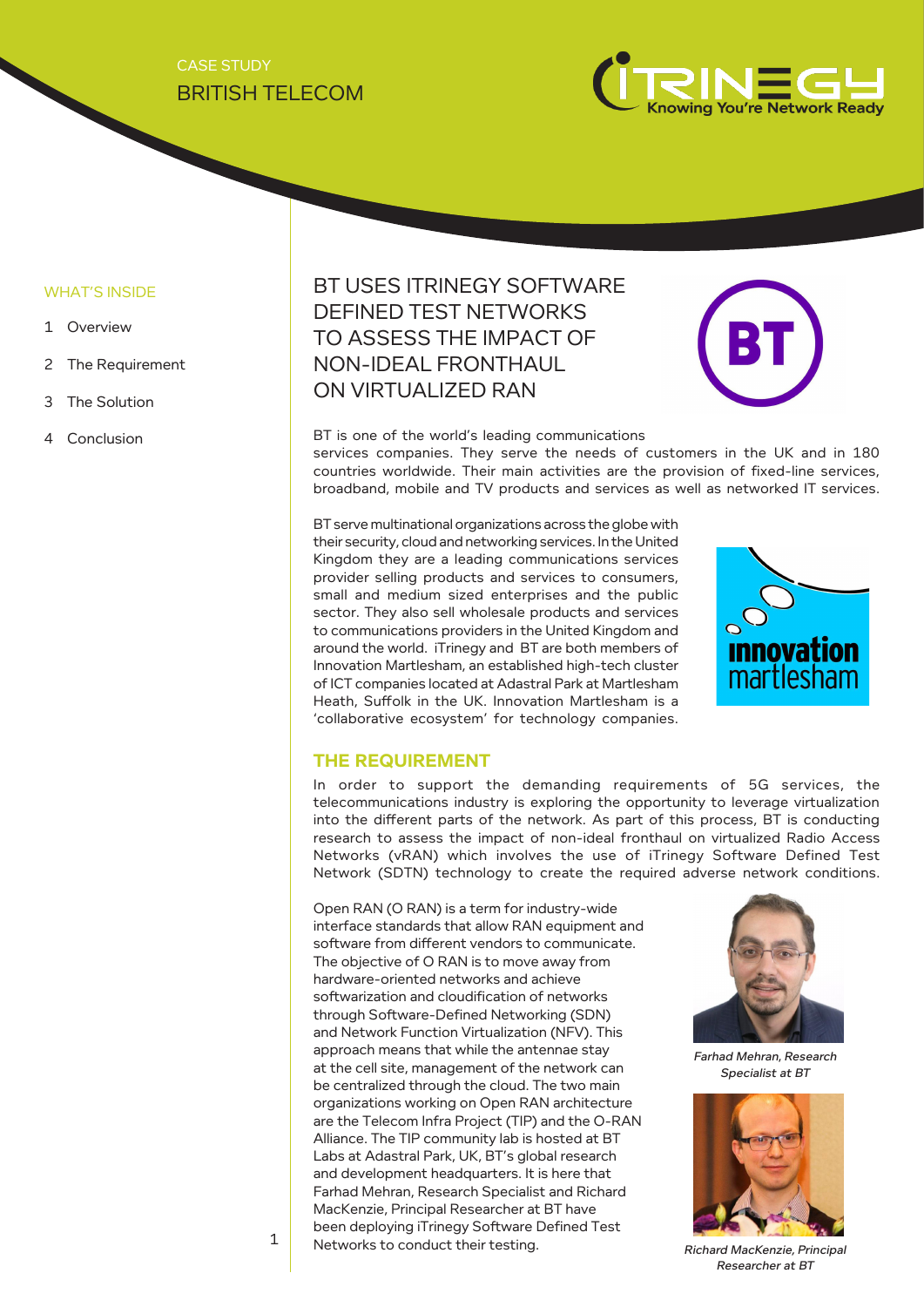### **THE REQUIREMENT (CONT./)**

Richard explains "We are looking to centralize all of the baseband processing. This approach, using CPRI (Common Public Radio Interface) has been around for at least a decade but it has always been very challenging as you need lots of fiber and it is very bandwidth hungry. For example, if you have a LTE base station that delivers 150Mbps of user throughput you need about 2.5Gbps on the fronthaul link. When you look at 5G we will want to go to much higher bandwidths than a typical 20MHz LTE carrier. We want to use more spectrum overall and that all scales up. With LTE you typically expect 2 antennae but for 5G we might be going up to 32 or 64 antennae, so, that 2.5 Gbps figure gets multiplied by the increasing bandwidth and the increasing number of antennae and even if you go to very expensive optics, not yet used for access networks, it still might not work. However, there is a new version of CPRI, known as eCPRI which can be aligned with the O-RAN fronthaul interface. The fronthaul requirements for eCPRI are much more efficient than for CPRI, which makes it more suitable when using existing transport as fronthaul. This also makes eCPRI better suited to 5G, which will use more spectrum and more antennae." Richard continues, "TIP is trying to create an ecosystem that works for everyone, not just BT. So, what we need to do is have a way of moving all operators to the new Open RAN architecture with realistic expectations of what can be achieved on their own fronthaul.

#### **THE SOLUTION**

"This is where the iTrinegy technology comes in as we want to look at the impact of all types of what we call 'non-ideal' fronthaul. Examples could include very limited throughput, high latency or jitter. Using iTrinegy's NE-ONE Professional Network Emulator we can test different radio solutions and ascertain their tolerance to a range of different non-ideal fronthaul scenarios." Farhad and Richard selected iTrinegy's NE-ONE Professional appliances to be part of the test set-up as they were aware of their use by other divisions of BT including the WiFi team. Initially, they deployed the 1Gbps, ethernet-based NE-ONE Professional Model 20 but later on moved to the NE-ONE Professional Model X2 which has 10Gbps fiber optic as well as 1Gbps interfaces.

The NE-ONE Professional appliances were used to create a Software Defined Test Network that produce fronthaul link impairments, focusing on throughput and latency. Richard comments, "For each radio test, we would start with unlimited capacity and zero latency, and then use your simple-to-use GUI to manually increment one degradation at a time. In some tests a single parameter was adjusted but for others multiple network impairments were changed. The objective was to observe if there are any unusual behaviors in radio performance. Would there be a graceful degradation as the fronthaul throughput decreased and/or latency increased, or would there be a sudden point of failure?"



The NE-ONE Professional Network Emulator is used in-line to create fronthaul impairments including latency, jitter and packet loss from 10Mbps to 10Gbps 2